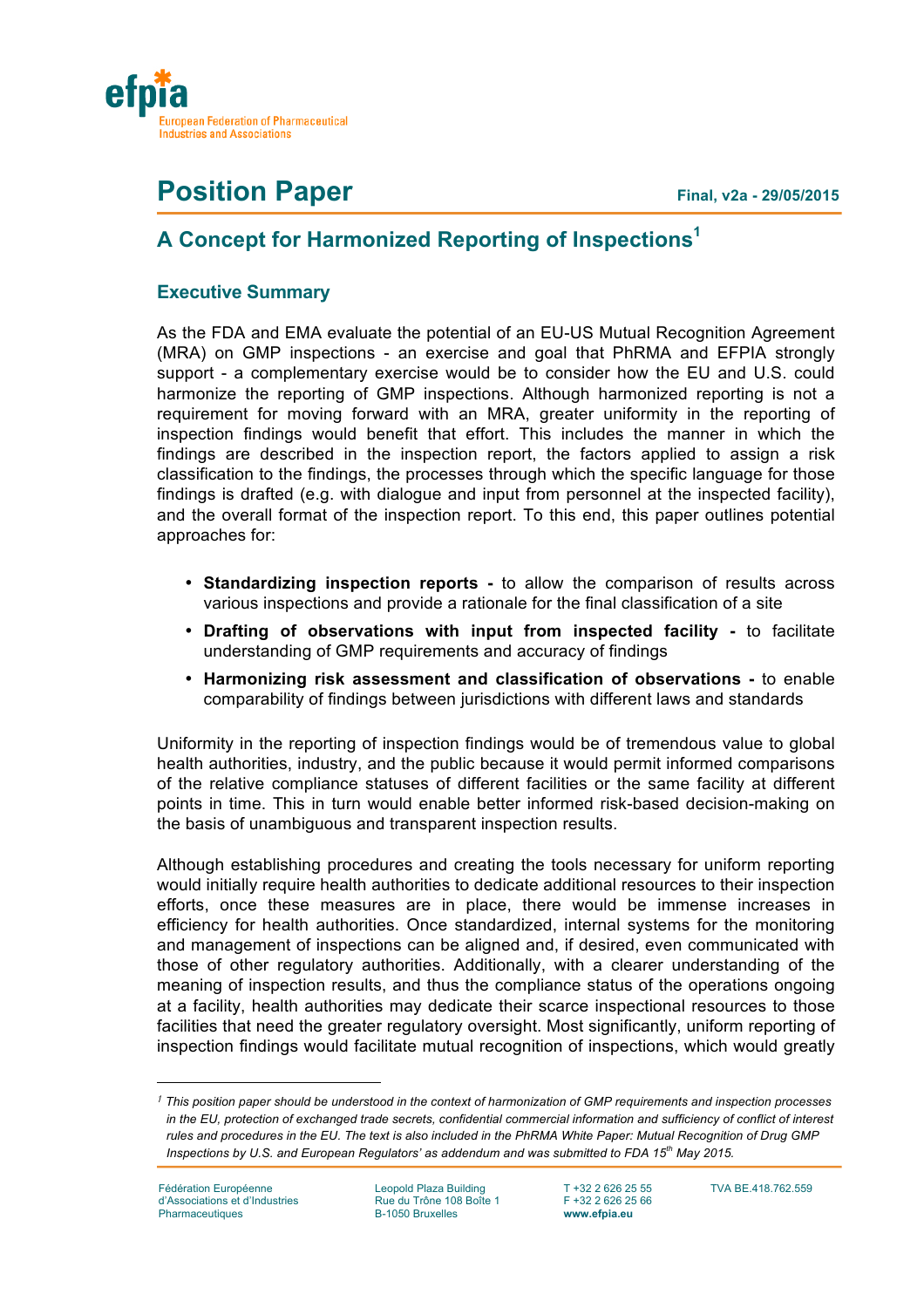

increase the number of facilities for which regulatory authorities have up-to-date compliance information.

EFPIA and PhRMA believe that the inspection report template described by the Pharmaceutical Inspection Convention (PIC) and the Pharmaceutical Inspection Cooperation Scheme (PIC Scheme) (together "PIC/S") is the most appropriate means for the standardized reporting of inspection findings. It provides for inspectors' observations to be summarized and provides a basis for the harmonized classification of inspected sites.

#### **Standardised inspection report template**

There are numerous and substantial benefits for both regulators and industry in standardizing the format of inspection finding reports and establishing clear timelines for report issuance. (Our proposal regarding these timelines is set forth in Annex II.) Regulators would be better able to assess the scope, potential issues and strengths identified, and the final outcome of all inspections, even those conducted by inspectors from another jurisdiction with unfamiliar laws and regulatory practices. This increases transparency and reliability of inspection findings, which would assist regulators in planning risk-based inspections and ensuring they are not using limited resources to inspect facilities with strong compliance records.

EFPIA and PhRMA understand that some health authorities may be legally required to use a specific format for their inspection reports. Even so, we have experience with each of the formats used in different jurisdictions and believe they allow for sufficient modification such that the proposals we advance below could nevertheless be adopted in those jurisdictions.

The following aspects are regarded helpful and should be expressed as elements of a standardized inspection report:

- The report should include a summary and conclusions, including a finding of whether the company operates in compliance with good manufacturing practice (GMP).
- To assist other health authorities in not dedicating excessive scrutiny to aspects of a site's operations that are fully compliant, and in the interest of a balanced findings, the report should include a description of the areas in which the manufacturing site is performing well and in compliance with current GMPs.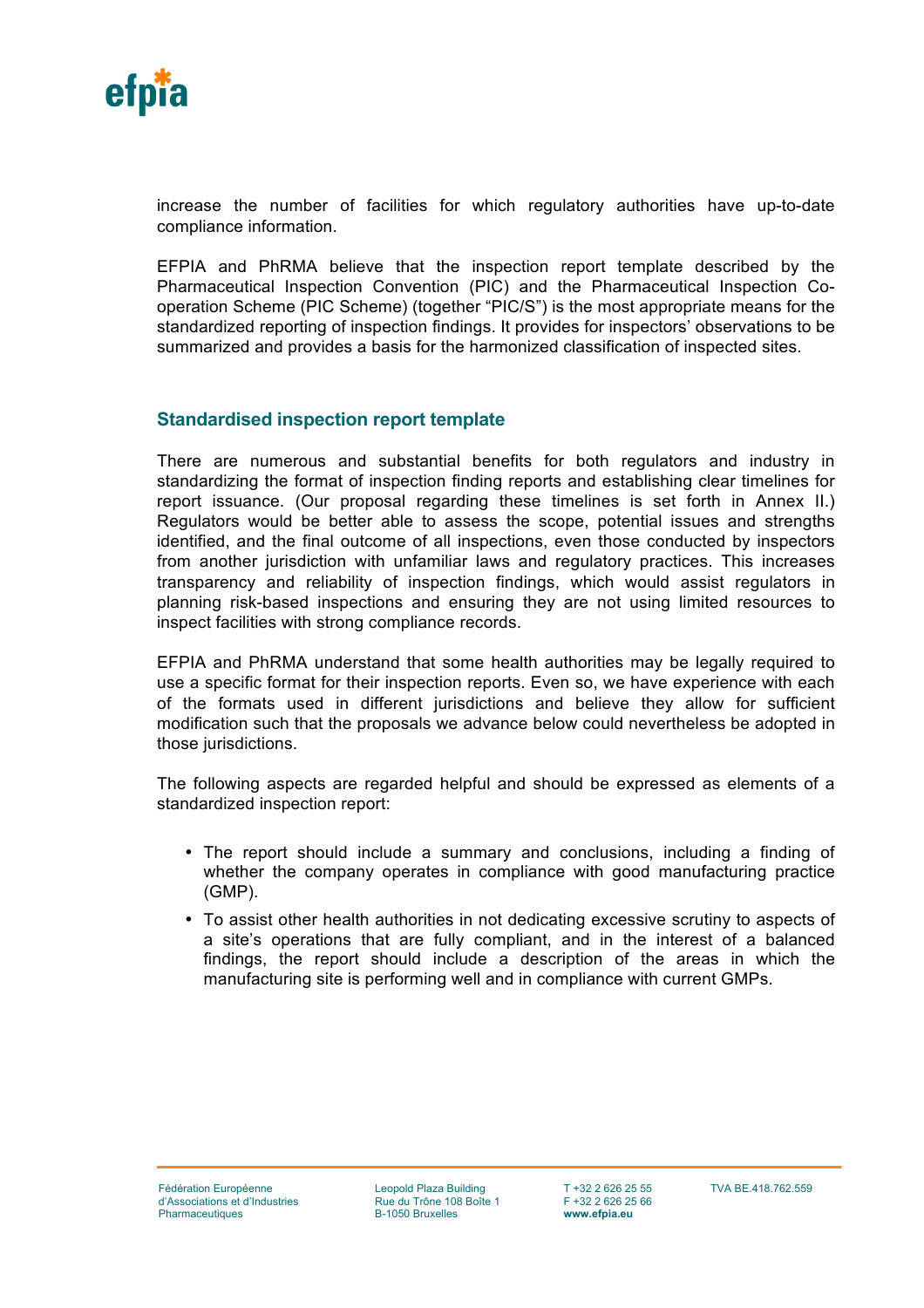

An **ideal standardized inspection report** should include the following information in general:

- **Inspected Site(s)**
	- Name and full address of the inspected site (including a DUNS-Number)
	- Activities performed by the company / Site Master File (SMF) Assessment
	- List of annexes attached (e.g. list of observations)

#### • **Administrative Details**

- Inspection date(s)
- Name of the agency performing the inspection
- Inspection reference number(s), if applicable
- The reason for the inspection
- Name applied legal and regulatory standards (e.g. WHO, EU-GMP, US)
- Name of Inspector(s) and expert / assessor
- References to relevant Site and Product Regulatory Licences
- A reference to the previous inspections at the site by the inspecting authority and other regulatory parties (the latter information could be obtained from the company)

#### • **An Executive Summary of the Current Situation**

- Short description of the inspected operations and further activities of the site not in the scope of the inspection
- Any relevant future changes to business
- Short description of the critical and major issues identified with the inspected operations
- Short description of strengths of the inspected operations
- Initial conclusion with the overall risk ranking of the inspected operations
- Preliminary statement as to whether or not the company operates in accordance with GMP requirements

#### • **Annexes**

- List of observations with risk ratings and, if a corrective action is expected, an indication of that fact
- Samples taken, if any

As a longer-term goal over the next five years, EFPIA and PhRMA believe that it would be extremely beneficial for global health authorities to agree to and mandate one standardized template for the inspections by all participating regulatory agencies. In addition, the use of a common language (e.g. English) in inspection reports would greatly assist all health authorities. In the nearer term, it could be helpful if at least the summaries of inspection reports could be provided in English.

Leopold Plaza Building Rue du Trône 108 Boîte 1 B-1050 Bruxelles

T +32 2 626 25 55 F +32 2 626 25 66 **www.efpia.eu**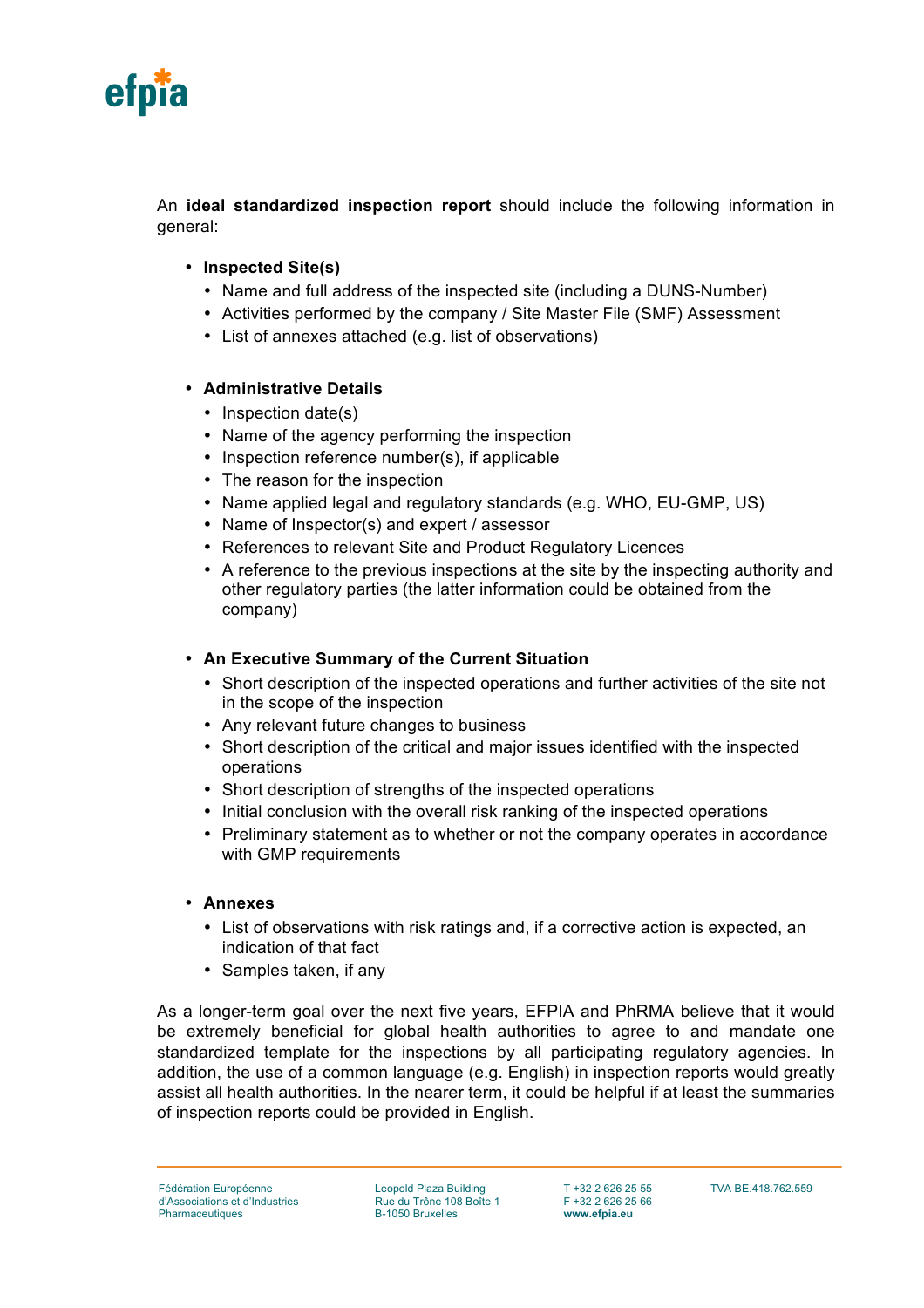

### **Informed drafting of observations**

Daily wrap-up meetings in which the inspectors provide information on the findings being made as the inspection progresses should be provided. Inspectors should also communicate all observations at least verbally at the closing meeting and discuss them thoroughly with site personnel. The discussions at the daily wrap-up and closing meetings would help to educate the regulated industry and would significantly decrease the risk of misunderstanding and permit any errors to be corrected before the inspectors' findings are finalized in the written inspection report.

We note that some health authority inspectors provide personnel from the inspected site with the opportunity to review all written observations in draft form prior to finalization. This is a best practice that enables findings to be fully understood and helps to ensure the observations can be appropriately addressed in the inspected sites' responses.

EFPIA and PhRMA are aware that the ability of inspected sites to understand and act upon the findings made during inspections is occasionally impaired because the manner in which the findings are drafted, and the lack of communication with the site with regard to those findings, makes it difficult to understand the concern expressed by the inspectors. Accordingly, we wish to provide some suggestions with regard to the drafting of observations. <sup>2</sup>Industry gets the greatest benefit from observations if they:

- Carefully document the facts and provide the objective evidence (i.e. include the basic information necessary to establish who, what, when, where, and how)
- Explain the significance of the observation to product quality and patient risk (i.e. severity, probability, and detectability)
- Are succinct and clear
- Cross-reference other observations, if appropriate
- Consider the frequency of observation (e.g., "X out of Y occurrences," show a pattern or practice, etc.)

Most health authorities must link the observations made in their inspection reports to the enabling legislation of their jurisdictions. To facilitate the comparison and understanding of observations made by different regulators at the same site, however, it would be useful to have a way to link those observations to a universal set of GMP requirements. We believe that the best way to do this would be through a comparison chart of the local regulations with the chapters and annexes of the PIC/S GMPs.

i

*<sup>2</sup> For details see: PI 031-1/29-7-2009" and the "PIC/S inspection report format" PI 013-3/25-9-2007.*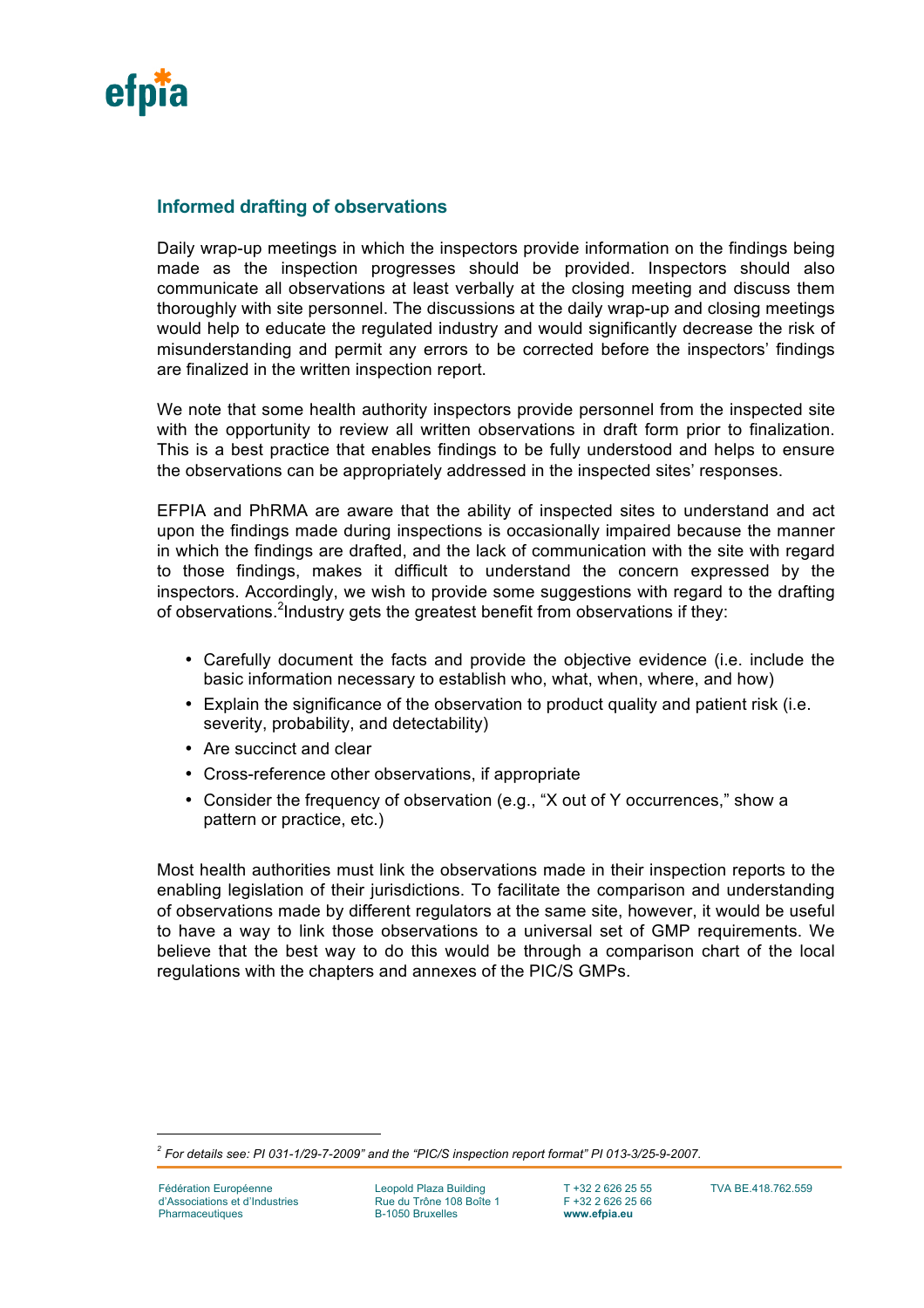

### **Harmonised risk assessment and classification of observations**

EFPIA and PhRMA also suggest that inspection reports indicate the criticality level of each observation, as defined below; to connect the compliance issue with the potential impact to patient safety. We suggest using a globally harmonized approach based on the principles of Quality Risk Management set forth in ICH Q9.

- **Critical observation (Risk level 1):**
	- A deficiency that has produced, or leads to a significant risk of producing a product which is harmful to the user or patient, **and/or**
	- The manufacturer has engaged in fraud, misrepresentation, or falsification with respect to the product or supporting data.
- **Major observation (Risk level 2):**

A non-critical deficiency that:

- Has produced or may produce a product that does not comply with its marketing or manufacturing authorization and/or established specifications;
- Indicates a major non-compliance (e.g. a repetitive or permanent departure from a GMP provision or regulatory expectation);
- Indicates a failure to follow satisfactory procedures for release of batches or a failure of the authorized person or quality unit to fulfil their required duties; or
- Is a combination of individual deficiencies, none of which on their own may be major, but which may together represent a major deficiency and should be explained and reported as such.

#### • **Other (minor) observation (Risk level 3):**

• A deficiency that cannot be classified as either critical or major but which indicates a departure from GMP (e.g. isolated instances of non-compliance).

We believe that including "recommendations" is optional and should consist of any other notes the inspector may wish to offer with respect to best practices to potentially improve any procedures or processes. These recommendations should not be considered observations, and no formal response from the company would be required.

Harmonized definitions of observation classification would assist with consistent decisionmaking and evaluation of inspection observations by inspectors. This already is well established best practice in many countries in which inspectorates are organised into smaller local entities and oversight and country-wide coordination is provided on a national level (e.g. Germany and Japan).

Leopold Plaza Building Rue du Trône 108 Boîte 1 B-1050 Bruxelles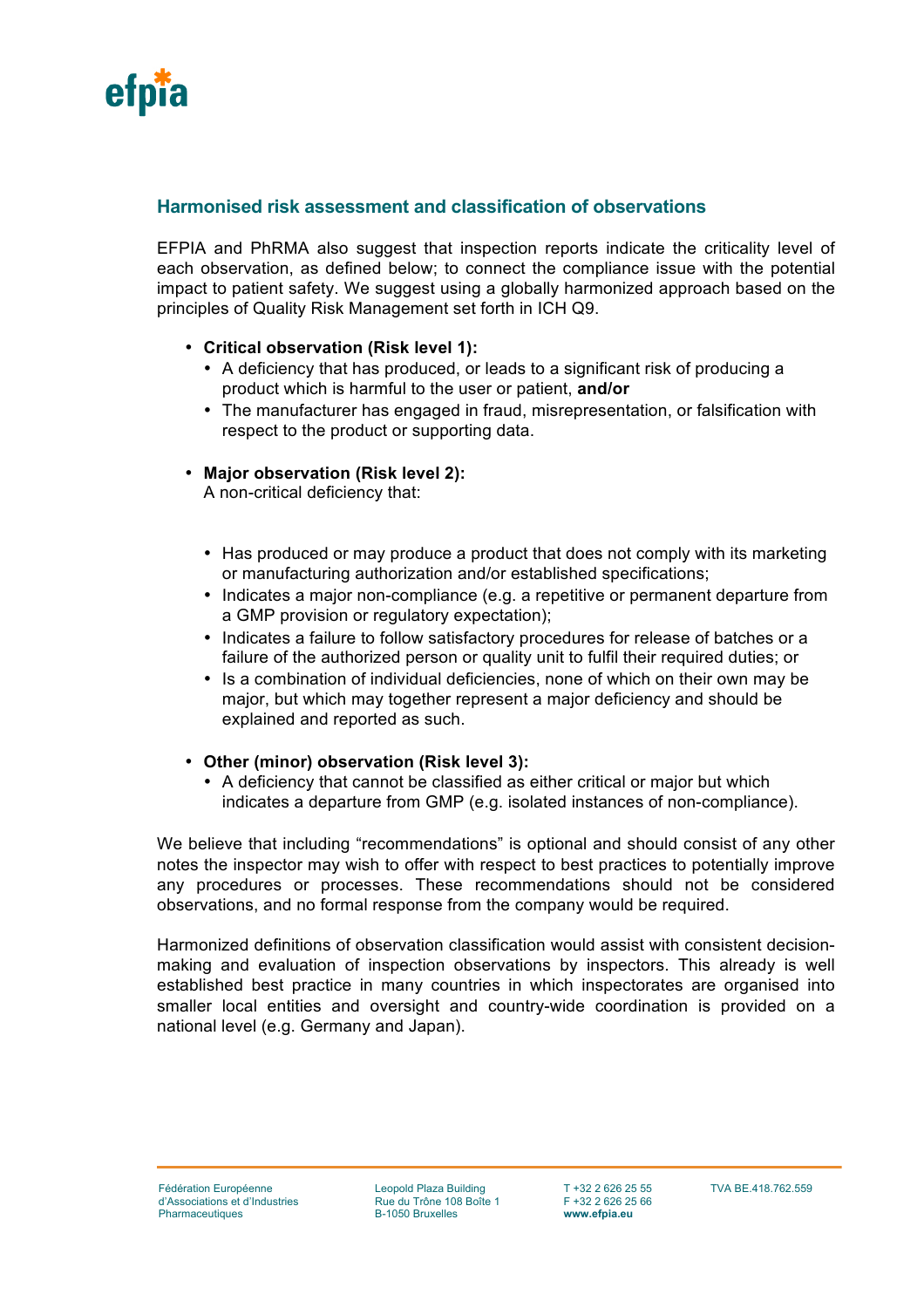

# **Annex I: Proposal for a standardised format for listing observations**

Inspectional observations made by inspectors in many jurisdictions are already provided in a standardized format and in an order that roughly tracks the PIC/S GMPs. EFPIA and PhRMA believe this represents a good starting point for discussions with inspected sites and makes it easier to follow and understand the observations. We would suggest that the following headings, which broadly follow the chapters of the PIC/S GMP guide, should be adopted in a standardized inspection report:

- Pharmaceutical Quality System and Quality Management
- Personnel
- Premises, equipment, and level of computerized systems
- Documentation
- Production, including the level of process/product design and development (implementation of QbD, CPP/CQA identification, status of validation activities, etc.)
- Quality Control
- Outsourced activities
- Complaints and product recall
- Self-inspection $3$
- Distribution and shipment (i.e., Good Distribution Practices)

## **Annex II: Proposal for harmonising the inspection process**

EFPIA and PhRMA believe that effective and efficient regulatory inspections are critical for ensuring compliance with regulatory standards by all drug/medicinal product manufacturers to assure the quality of these important products and give patients full confidence in the medicines they take.

As industry we understand that an "inspection report" is currently issued by individual health authorities at different times in the post-inspection process. Inspectors often either provide the list of observations in writing directly after the on-site inspection (e.g. US FDA 483 for "critical" and "major" observations) or two weeks following the inspection (e.g. EU "Inspection report"). Decision making based on the inspection findings is more varied, with numerous different regulatory systems in the various jurisdictions.

We believe that the following process for communicating of and responding to observations should be adopted in all participating jurisdictions and would permit greater harmonization in inspection and post-inspection processes (N.B. We recognize that amendments of existing legislation and regulatory policies may be necessary in many jurisdictions to achieve this outcome):

i

*<sup>3</sup> Evidence should be available during an inspection to show that self-inspections are conducted by the site following a predetermined and risk-based frequency, but it is understood that the content of such self-inspections should normally remain confidential to the manufacturer in order to promote a culture of continuous improvement.*